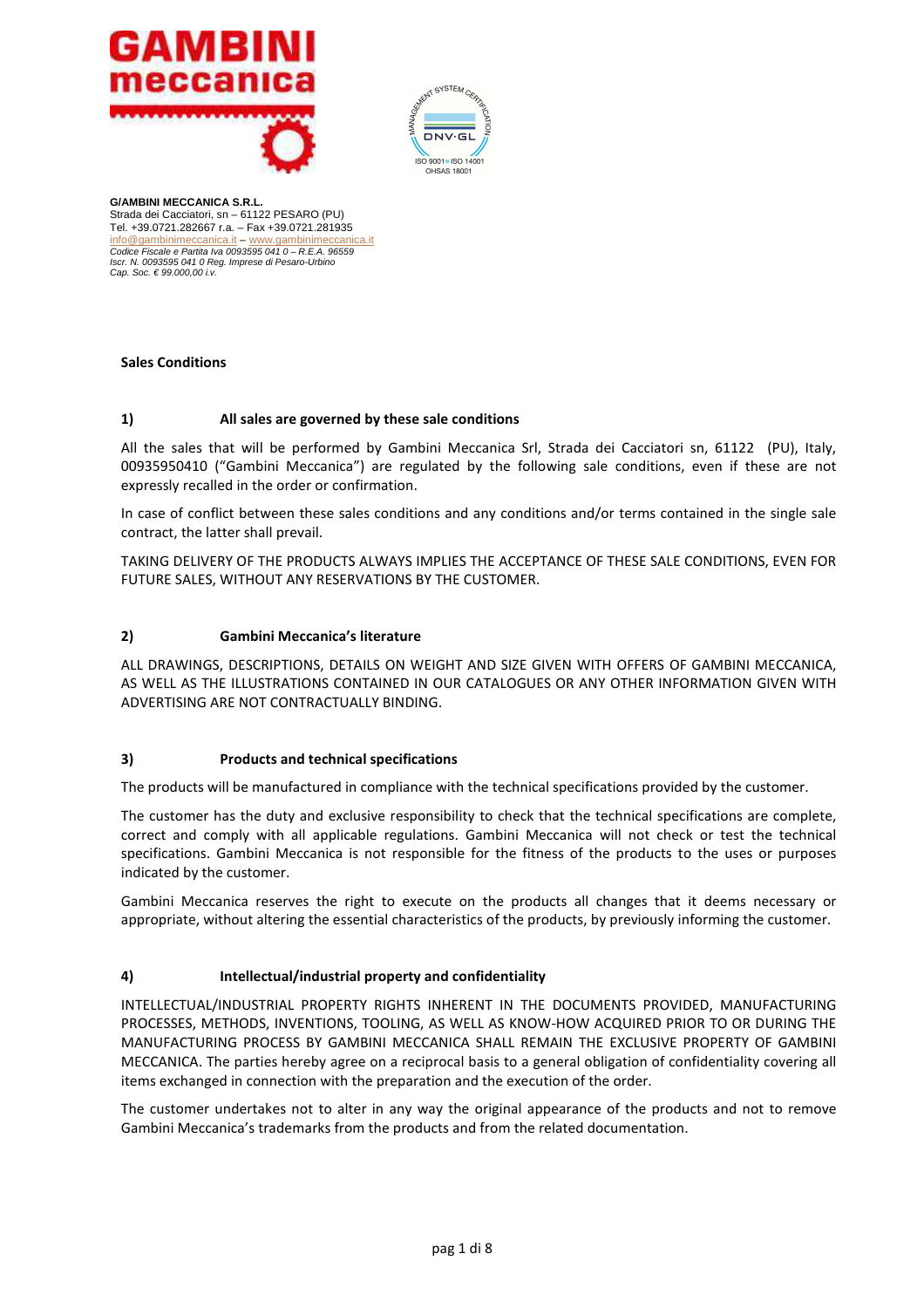



# **5) Offers – Agents – Brokers**

All offers made by Gambini Meccanica are subject to these sale conditions.

Agents and brokers cannot bind Gambini Meccanica. Any condition proposed by Gambini Meccanica's agents or brokers shall be worthless if not reproduced in the order confirmation.

# **6) Orders**

The customer shall send orders to Gambini Meccanica by fax or email. Orders must include the code and the complete technical specifications of the products, the quantity required, the unit price, the terms required for delivery and payment and the data of the customer (full name and address). Orders must be signed by the customer.

Gambini Meccanica is free not to process orders that do not include one or more of the above data.

The monthly minimum amount of any invoice issued by Gambini Meccanica is equal to Euros 150,00 (excluding VAT). Therefore, in case the sum of all orders received by Gambini Meccanica during any month is lower than such amount, Gambini Meccanica shall issue an invoice for the amount of Euro 150,00 (excluding VAT).

# **7) Confirmations**

Gambini Meccanica is not obliged to process, accept or confirm the orders.

In case Gambini Meccanica sends a confirmation to the customer, IF THE CONFIRMATION DIFFERS FROM THE ORDER, THE CONFIRMATION WILL PREVAIL OVER THE ORDER AND THE CUSTOMER SHALL BE BOUND BY THE CONFIRMATION UNLESS IT WITHDRAWS FROM THE SALE BY GIVING WRITTEN NOTICE THEREOF TO GAMBINI MECCANICA WITHIN 2 (TWO) WORKING DAYS AFTER RECEIPT OF THE CONFIRMATION.

In case Gambini Meccanica does not send a confirmation to the customer, THE ORDER SHALL BE DEEMED TACITLY CONFIRMED AND ACCEPTED BY GAMBINI MECCANICA 5 (FIVE) WORKING DAYS AFTER THE ORDER RECEIPT.

Orders accepted by Gambini Meccanica shall not be cancelled by the customer without Gambini Meccanica's consent.

A TOLERANCE OF +/- 10% IN THE QUANTITY OF PRODUCTS SUPPLIED IS ALLOWED AND ACCEPTED BY THE CUSTOMER.

### **8) Transport, delivery, verification and acceptance of delivery of the products.**

Products shall be delivered according to the term FCA, seat of Gambini Meccanica, Incoterms 2010 ICC.

EVEN IF AGREED A DIFFERENT TERM, GAMBINI MECCANICA SHALL BE FREE FROM ANY OBLIGATION TO DELIVER THE PRODUCTS AND FROM ANY LIABILITY ARISING FROM TRANSPORT WITH THE DELIVERY OF THE PRODUCTS TO THE SHIPPING AGENT AND/OR TO THE FIRST CARRIER. PRODUCTS WILL TRAVEL AT SOLE CUSTOMER RISK EVEN IF TRANSPORT WILL BE ORGANIZED BY GAMBINI MECCANICA.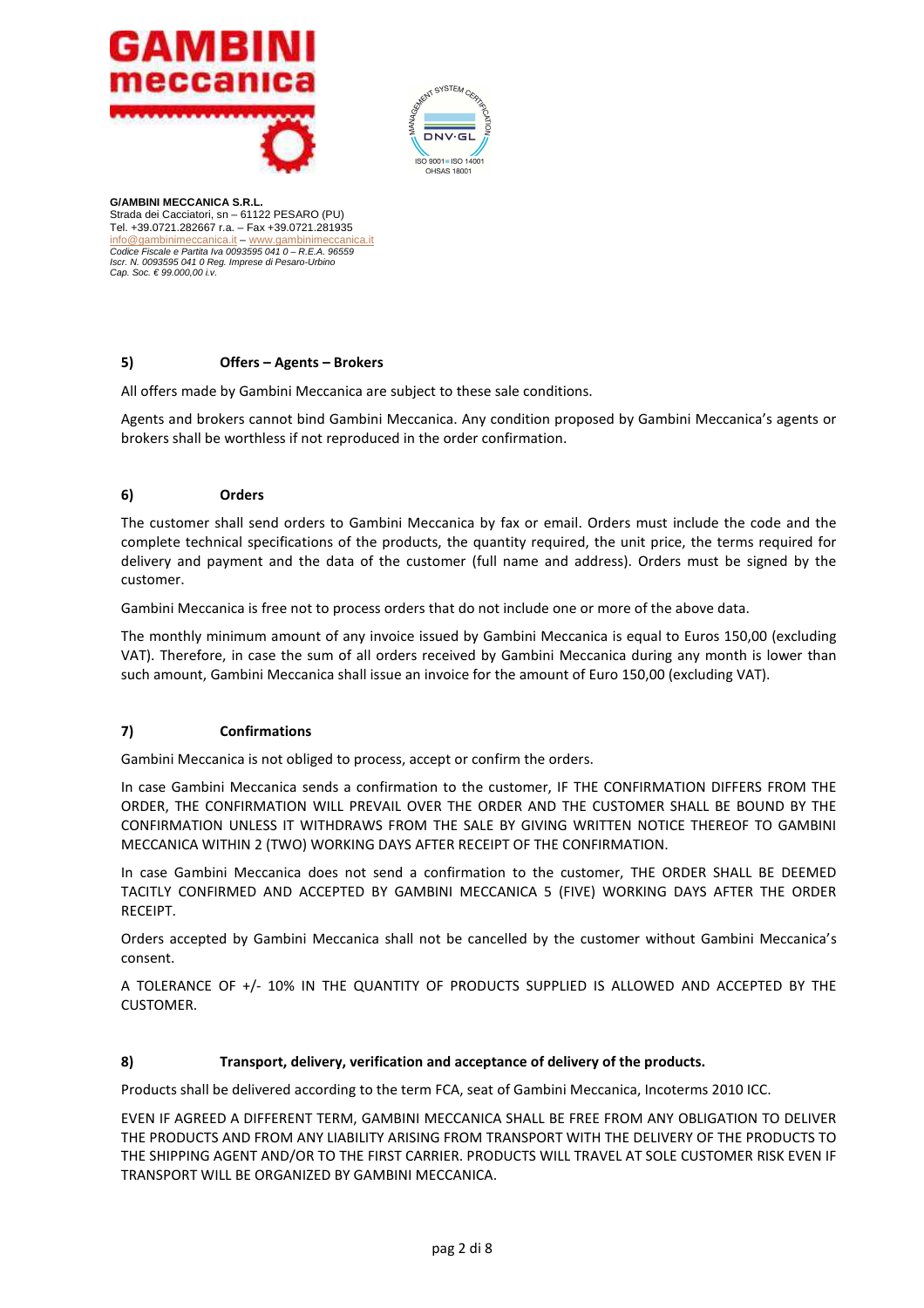



The place of delivery of the products, even within the meaning of art. 5 EC Regulation n. 44/2001, shall always be considered as executed at Gambini Meccanica's plant.

IN ANY EVENT PRODUCTION, SHIPMENT AND DELIVERY TIMES AND DATES ARE INDICATIVE ONLY AND ARE NOT BINDING FOR GAMBINI MECCANICA.

IN CASE OF DELAY IN DELIVERY OF THE PRODUCTS IT IS EXPRESSLY EXCLUDED ANY CLAIM FOR DAMAGES OF THE CUSTOMER GAMBINI MECCANICA SHALL NOT BE LIABLE TOWARDS THE CUSTOMER OR THIRD PARTIES FOR DAMAGES CAUSED DIRECTLY OR INDIRECTLY BY DELAYS IN DELIVERY.

### **9) Events beyond Gambini Meccanica' control**

In case of events beyond Gambini Meccanica' control, Gambini Meccanica will have the right to suspend, postpone or cancel any offer or confirmation and it will not be responsible of delay or failure to deliver. Events beyond Gambini Meccanica' control include, but are not limited to, production stopping, shortage of labor force, or of raw material or of equipment; machinery, equipment or plant breakdown; delay in the supply of materials, components or parts from Gambini Meccanica' suppliers.

### **10) Price and Payment**

Product prices are those indicated in Gambini Meccanica's price list, in Italian language, effective at the time of the order or, if the products are not included in the price list or the price list is not available, the prices shall be those indicated in Gambini Meccanica's confirmation.

The prices indicated in price list are expressed in Euro and are for delivery according to the the term FCA, seat of Gambini Meccanica, Incoterms 2010 ICC. Products prices do not include VAT.

Discounts granted by Gambini Meccanica are to be calculated on the list price, excluding packaging and transportation costs and incidental expenses.

GAMBINI MECCANICA HAS THE RIGHT, WITHOUT PRIOR NOTICE AND WITH IMMEDIATE EFFECT, TO UNILATERALLY REVISE THE PRICE OF THE PRODUCTS INDICATED IN GAMBINI MECCANICA'S PRICE LIST.

UNLESS OTHERWISE AGREED, PAYMENTS SHALL BE MADE IN THE CURRENCY AND ON THE TERMS SET FORTH IN THE INVOICE.

UNLESS OTHERWISE AGREED, THE PAYMENT TERMS AGREED OR USED BY THE PARTIES FOR PREVIOUS SALES SHALL EXTEND TO SUBSEQUENT SALES.

ANY DELAY IN PAYMENT ENTITLES GAMBINI MECCANICA TO:

a) SUSPEND THE PRODUCTION AND THE DELIVERY OF THE RELEVANT ORDER AND OF ANY OTHER ORDERS;

b) REQUEST IMMEDIATE PAYMENT FOR ALL THE OUTSTANDING INVOICES AND INSTALMENTS, EVEN IF NOT YET DUE;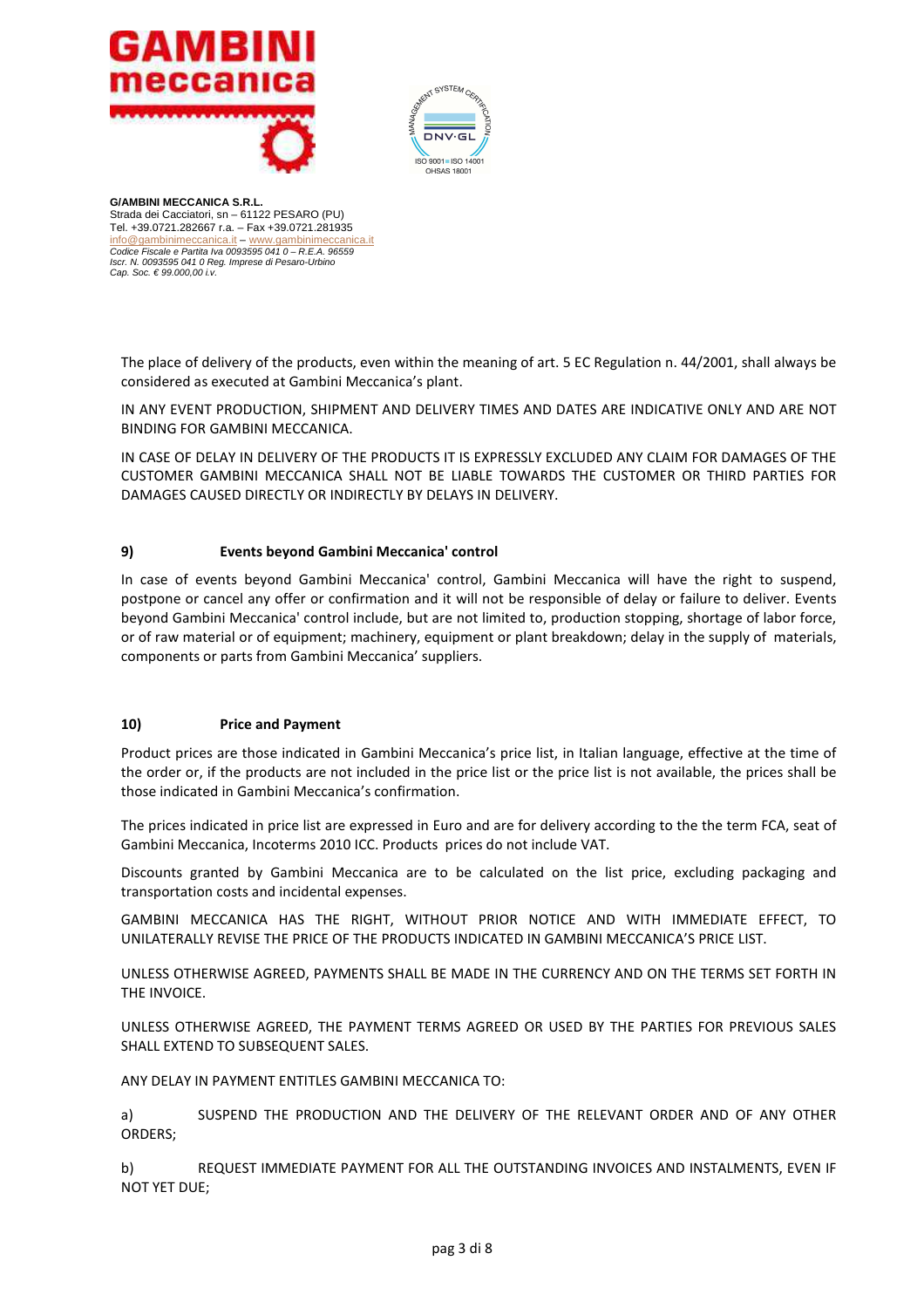



c) RECEIVE INTERESTS AT THE INTEREST RATE SET OUT IN DIRECTIVE 2011/7/EU AND BANK CHARGES DUE TO THE LATE PAYMENT;

- d) REVOKE ANY DISCOUNTS GRANTED TO THE CUSTOMER;
- e) CANCEL ANY ORDER, EVEN IF CONFIRMED;
- f) ENFORCE THE RETENTION OF TITLE RIGHTS.

THE RETURN OF PRODUCTS FURTHER TO THE CUSTOMER PAYMENT'S FAILURE INVOLVES THE GAMBINI MECCANICA'S RIGHT TO CLAIM FOR ALL THE COSTS AND CHARGES DUE TO THE IMPOSSIBLE PRODUCTS RESALE OR THEIR DEPRECIATION.

### **11) Change in the customer's reliability**

IN THE EVENT THE CUSTOMER SELLS, TRANSFERS, PLEDGES OR CONTRIBUTES ITS BUSINESS TO A COMPANY OR A SIGNIFICANT PORTION OF ITS ASSETS OR ITS EQUIPMENT, IN THE EVENT OF A DETERIORATION OF THE CUSTOMER'S FINANCIAL POSITION AND/OR ITS FAILURE TO COMMUNICATE THE YEARLY FINANCIAL STATEMENTS, GAMBINI MECCANICA SHALL HAVE THE RIGHT, WITHOUT PRIOR FORMAL NOTICE, TO:

- EXERCISE ALL THE RIGHTS PROVIDED FOR IN CASE OF DELAY OF PAYMENT; AND IN ADDITION,
- RETAIN THE AMOUNT OF ALL DOWN PAYMENTS RECEIVED UNTIL FULL PAYMENT OF THE AMOUNT DUE.

### **12) Retention of title**

THE PRODUCTS SUPPLIED REMAIN THE PROPERTY OF GAMBINI MECCANICA UNTIL EFFECTIVE AND COMPLETE PAYMENT OF THE SAME IS RECEIVED BY GAMBINI MECCANICA. AS A CONSEQUENCE, THE CUSTOMER UNDERTAKES:

A) TO MAKE GOOD USE OF THE PRODUCTS, ACCORDING TO THEIR DESTINATION;

B) NOT TO TRANSFER TO THIRD PARTIES PROPERTY AND POSSESSION OF THEM, UNLESS EXPRESSLY AND PREVIOUSLY AUTHORIZED IN WRITING BY GAMBINI MECCANICA.

IN THE EVENT OF SEIZURE OF THE RESERVED GOODS BY THIRD PARTIES, THE CUSTOMER SHALL INFORM THE THIRD PARTY OF GAMBINI MECCANICA'S OWNERSHIP AND INFORM GAMBINI MECCANICA WITHOUT DELAY.

THE RETENTION OF TITLE SHALL, IN ADDITION, INCLUDE THE FOLLOWING:

A) GAMBINI MECCANICA SHALL HAVE THE RIGHT TO ACCESS TO THE PREMISES WHERE THE RESERVED GOODS ARE HELD, RE-ENTER INTO POSSESSION OF THE RESERVED GOODS AND WITHHOLD THE INSTALMENTS ALREADY PAID BY THE CUSTOMER.

B) THE EXERCISE BY GAMBINI MECCANICA OF ITS RIGHT TO RE-ENTER INTO POSSESSION OF THE RESERVED GOODS SHALL NOT CONSTITUTE, AND MAY NOT BE INTERPRETED AS, EITHER A CANCELLATION OR A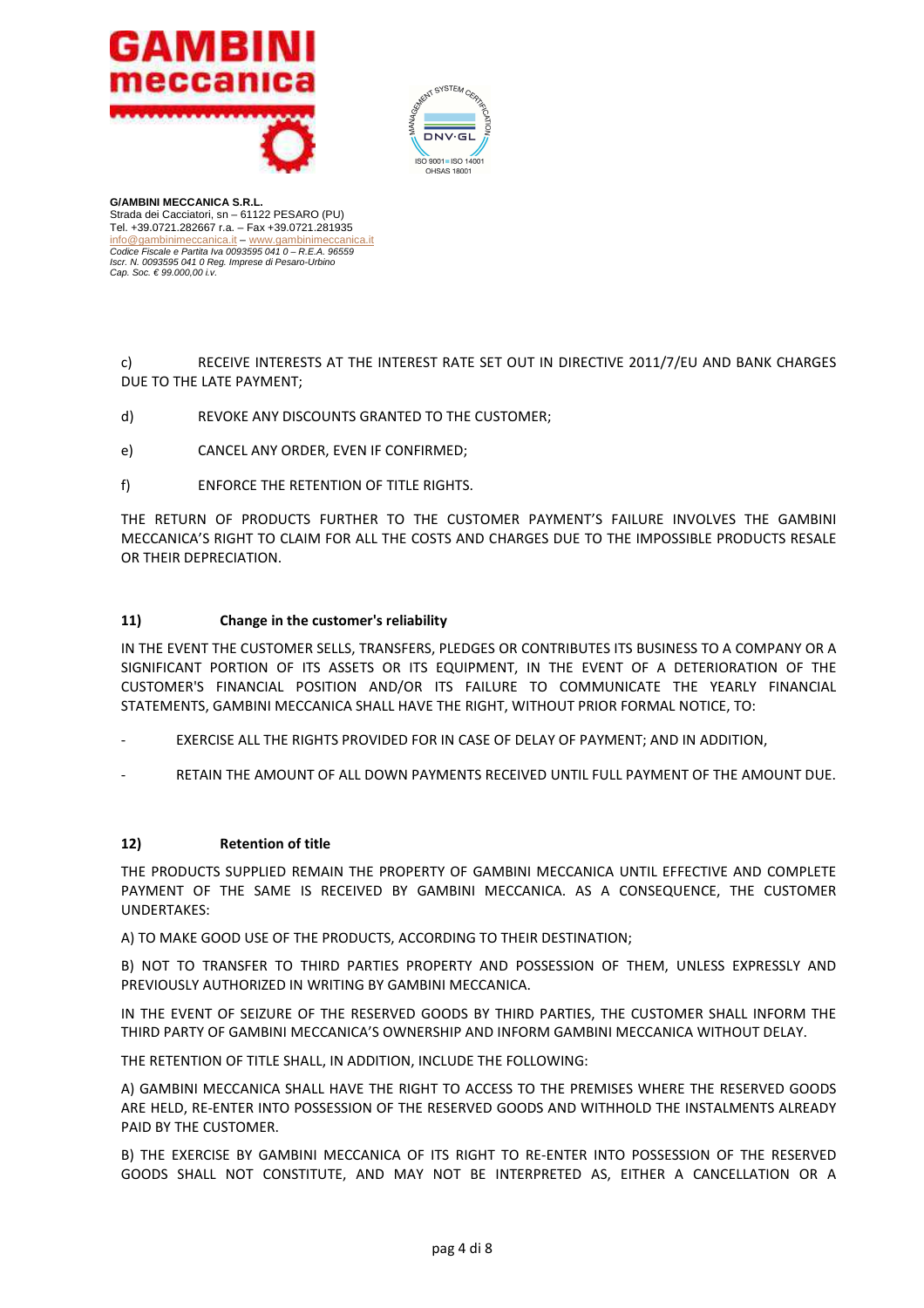



TERMINATION OF THE SALES CONTRACT, EXCEPT IN THE CASE WHERE GAMBINI MECCANICA EXPRESSLY STATES ITS INTENTION TO CANCEL OR TERMINATE THE SALES CONTRACT.

### **13) Sales warranty and liability**

Gambini Meccanica hereby guarantees that the products will be:

(a) in compliance with the technical specifications contained in Gambini Meccanica's technical catalogue or in technical drawing used for the manufacturing of the products;

(b) free of all manufacturing defects of any origin whatsoever.

Gambini Meccanica guarantees that the products will only include new materials and articles recently manufactured and of good average quality.

Gambini Meccanica does not guarantee that the products match a specific application or that are fit for a specific purpose. It is the duty of the customer to test whether the product is fit for the purpose required. THE WARRANTY PERIOD UNDER STANDARD CONDITIONS OF USE AND STORAGE IS 12 (TWELVE) MONTHS FROM DELIVERY.

The customer shall examine the products and report in writing any patent damage, lack of conformity or defect (hereinafter "defect") within 8 (eight) days from delivery. Hidden defects must be reported in writing within 8 (eight) days from discovery and, in any event, within the warranty period. The report must contain a written description of the defect and photographs of the defect.

IN CASE THE CUSTOMER DOES NOT REPORT THE DEFECTS WITHIN THE TERMS DESCRIBED ABOVE, THE WARRANTY RIGHTS OF THE CUSTOMER SHALL BE TIME BARRED AND ANY AND ALL WARRANTY RIGHTS SHALL BE UNENFORCEABLE.

THE CLAIM OF ANY DEFECTS DOES NOT AUTHORIZE THE CUSTOMER TO SUSPEND PAYMENT OF THE INVOICE RELATED TO THE CLAIMED PRODUCTS OR TO OTHER SUPPLIES. THE CUSTOMER SHALL NOT RAISE DEMANDS, REQUESTS OR EXCEPTIONS TO GAMBINI MECCANICA UNTIL FULL PAYMENT OF THE SUM DUE AS CAPITAL, INTERESTS AND EXPENSES INCURRED IN CONNECTION WITH THE EXECUTED SUPPLIES.

ANY CLAIM RELATED TO THE PRODUCTS AND/OR TO THE DELIVERY OF THE SAME SHALL NOT, IN ANY EVENT, JUSTIFY SUSPENSION OR DELAY IN PAYMENT.

AT GAMBINI MECCANICA's REQUEST, THE CUSTOMER SHALL DELIVER THE DEFECTIVE PRODUCT TO GAMBINI MECCANICA ACCORDING TO THE TERM DDP, SEAT OF GAMBINI MECCANICA, INCOTERMS 2010 ICC. NO RETURNS OF PRODUCTS ARE AUTHORIZED WITHOUT HAVING FIRST OBTAINED THE AUTHORIZATION FROM GAMBINI MECCANICA. GAMBINI MECCANICA HAS SOLE AUTHORITY TO JUDGE WHETHER OR NOT A PRODUCT CAN BE RETURNED. FAILING GAMBINI MECCANICA'S AUTHORIZATION, ANY PRODUCTS RETURNED WILL BE SENT BACK TO THE CUSTOMER AT THE CUSTOMER'S OWN EXPENSE.

GAMBINI MECCANICA'S WARRANTY IS LIMITED TO:

(A) REPLACEMENT OF (NOT INCLUDING THE COSTS TO UNINSTALL AND INSTALL) THE DEFECTIVE PRODUCT; OR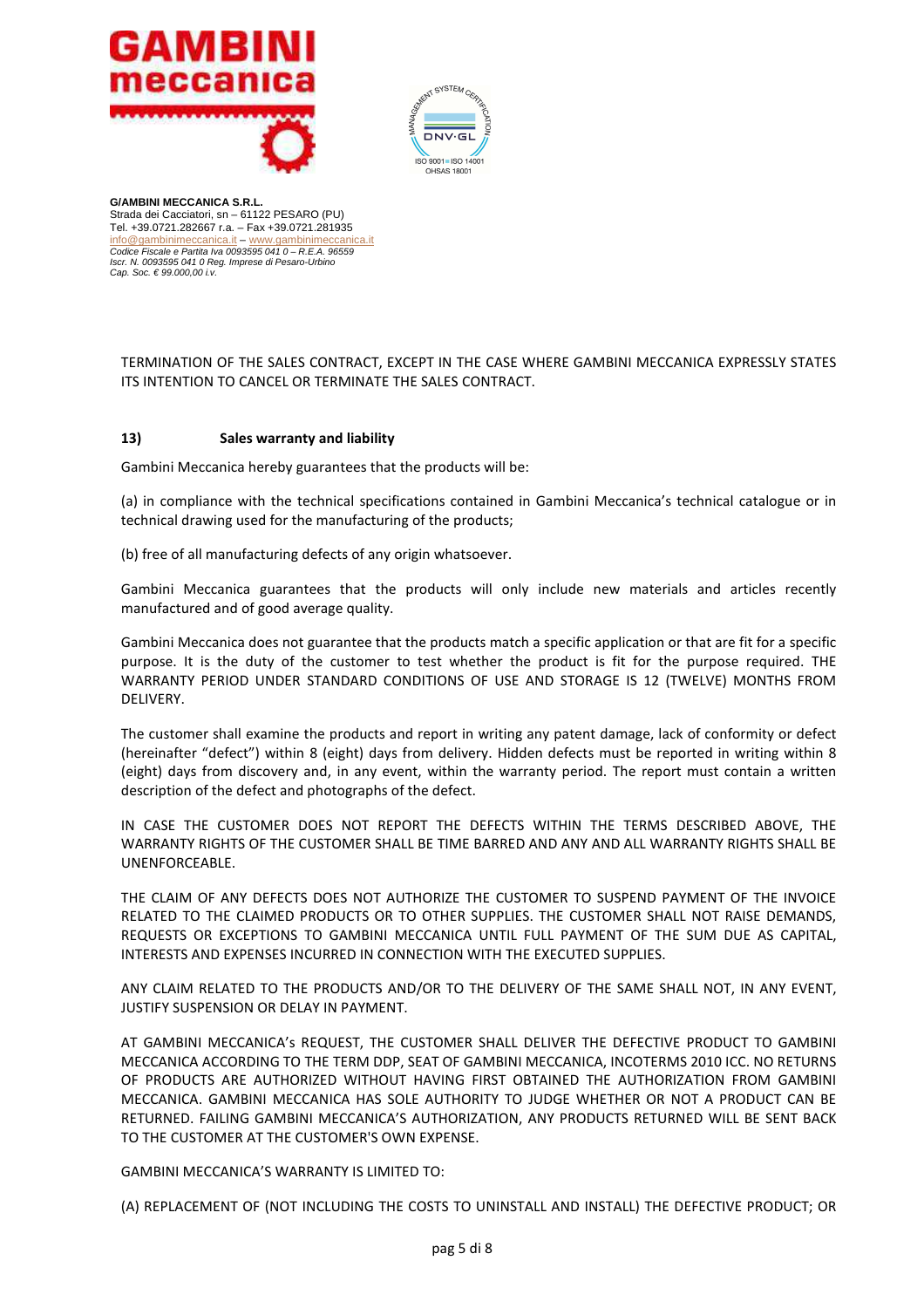



### AT GAMBINI MECCANICA DISCRETION

(B) REPAIR OF (NOT INCLUDING THE COSTS TO UNINSTALL AND INSTALL) THE DEFECTIVE PRODUCT.

Administrative expenses related to the costs to process compliance failures declared by the customer shall not be borne by Gambini Meccanica.

THIS WARRANTY DEFINES ALL WARRANTY RIGHTS OF THE CUSTOMER AND ANY OTHER RIGHT OR REMEDY IS EXPRESSLY EXCLUDED.

THIS WARRANTY IS IN LIEU OF ANY OTHER LEGAL WARRANTY, GUARANTEE OR LIABILITY. THEREFORE ANY OTHER GAMBINI MECCANICA'S LIABILITY (WHETHER CONTRACTUAL OR NON-CONTRACTUAL) WHICH MAY IN ANY WAY ARISE FROM OR IN RELATION WITH THE PRODUCTS (E.G. COMPENSATION OF DAMAGES, LOSS OF PROFIT, RECALL CAMPAIGNS, ETC.) IS EXPRESSLY EXCLUDED.

ANY CLAIM OR PROCEEDINGS IN RESPECT OF ANY DEFECTS OR BREACHES OF GUARANTEE MUST BE STARTED WITHIN 3 MONTHS AFTER THE EXPIRY OF WARRANTY PERIOD. AFTER THE AFORESAID PERIOD, THE CUSTOMER SHALL BE DEEMED TO HAVE WAIVED ITS WARRANTY RIGHT OR TO RIGHT TO CLAIM UNDER WARRANTY.

Gambini Meccanica shall in no event be held liable for loss or damage resulting totally or partially from the customer's negligence or any incorrect intervention/installation, abuse, incorrect use of any product by any person other than Gambini Meccanica. The same is true for any problem caused by events beyond Gambini Meccanica' control or by a force majeure event. In particular, the warranty shall not apply to products which defects are due to:

(a) damages caused during transport or damages due to improper storage, assembly and installation;

(b) negligent use or misuse of the products;

(c) failure to comply with Gambini Meccanica's instructions on installation, operation, maintenance, and preservation of the products;

(d) repairs and/or modifications on the products by the customer or by third parties without prior written consent of Gambini Meccanica.

The customer agrees to keep a traceability record for the products delivered by Gambini Meccanica used in its production or assembly chains, those of its sub-contractors or its customers.

### **14) Limitation or exclusion of liability.**

IN ANY CASE OF BREACH OF THE SALE CONTRACT (INCLUDING, BUT NOT LIMITED TO, DELAY IN DELIVERY, FAILURE TO SUPPLY, ANY DEFECTS OF THE PRODUCTS, ETC.), EXCEPT IN CASE OF WILLFUL WRONGDOING OR GROSS NEGLIGENCE:

(A) IN NO EVENT WILL GAMBINI MECCANICA BE LIABLE TO THE CUSTOMER FOR ANY INDIRECT AND/OR CONSEQUENTIAL DAMAGES (INCLUDING, AMONG OTHERS, OPERATING LOSS, LOSS OF GOODWILL, SUSPENSION OF ACTIVITIES, ETC.);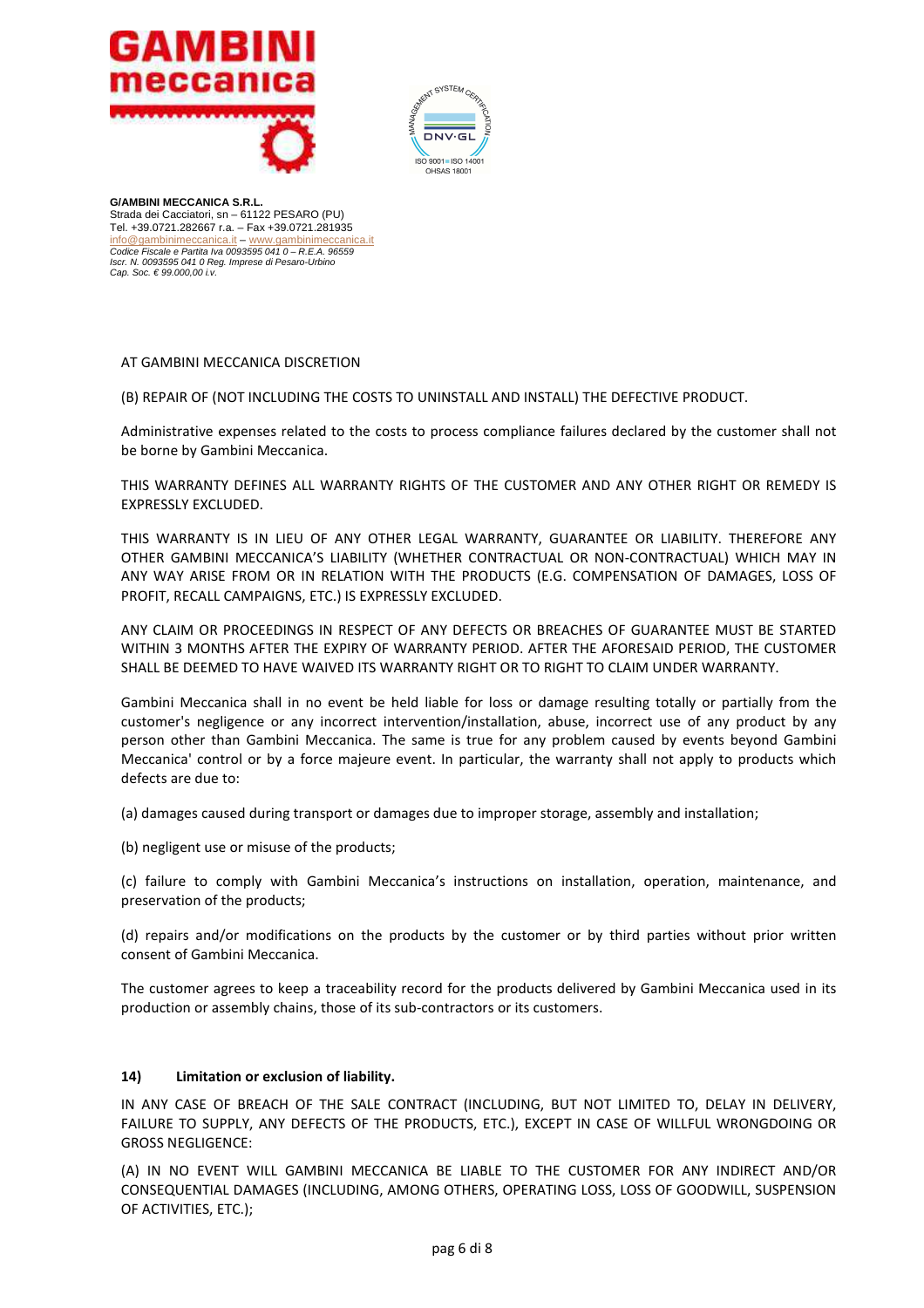



(B) FOR ANY DIRECT DAMAGES, GAMBINI MECCANICA'S LIABILITY SHALL BE DEEMED AS EXPRESSLY LIMITED TO THE PRICE OF THE PRODUCTS WHICH DELIVERY IS DELAYED, WHICH SUPPLY IS FAILED, WHICH CONTAIN DEFECTS, ETC.

# **15) Hygiene, Environment, Safety**

Each Party hereby agrees to apply the legal and regulatory provisions in force applicable to health, safety, hygiene and the protection of the environment.

The customer agrees to comply with the provisions contained in Convention C182 of the International Labour Organization.

#### **16) Import - Export Regulations**

Certain products are subject to foreign, European or national regulations applicable to import and export. The customer agrees to supply Gambini Meccanica with all documents requested by the competent authorities, to inform Gambini Meccanica regarding special certifications and/or specific regulations needed for the import of the products and assist Gambini Meccanica in order to obtain the export documents required. Gambini Meccanica may not be held liable in the event an export license is not granted or is subsequently withdrawn.

The customer agrees not to export the products delivered by Gambini Meccanica to a country which is on the list of countries placed under embargo by the American and/or European authorities.

### **17) Applicable law and Jurisdiction**

THESE SALE CONDITIONS AND ALL ORDERS, CONFIRMATIONS AND SALE CONTRACTS ARE GOVERNED BY THE UNITED NATIONS CONVENTION ON THE INTERNATIONAL SALES OF GOODS (VIENNA CONVENTION 1980) AND, WITH RESPECT TO MATTERS NOT COVERED BY SUCH CONVENTION, BY THE LAWS OF ITALY.

IN CASE OF DISPUTE ABOUT THESE SALE CONDITIONS AND/OR ALL ORDERS, CONFIRMATIONS AND/OR SALE CONTRACTS, GAMBINI MECCANICA HAS THE RIGHT TO DECIDE WHETHER TO START ARBITRATION OR TO SUE THE CUSTOMER IN THE COURTS OF ITALY OR IN THE COURTS WHERE THE CUSTOMER HAS ITS DOMICILE OR SEAT.

IN CASE GAMBINI MECCANICA DECIDES TO START ARBITRATION, THE DISPUTE SHALL BE RESOLVED BY A SINGLE ARBITRATOR IN ACCORDANCE WITH THE RULES OF THE CHAMBER OF NATIONAL AND INTERNATIONAL ARBITRATION OF MILAN AND THE ITALIAN ARBITRATION LAW. THE SEAT OF ARBITRATION SHALL BE PESARO (ITALY) AND ANY HEARING SHALL BE HELD IN PESARO (ITALY). THE LANGUAGE TO BE USED IN THE ARBITRAL PROCEEDINGS SHALL BE ITALIAN.

ALTERNATIVELY TO ARBITRATION, GAMBINI MECCANICA, AT ITS DISCRETION, HAS THE RIGHT TO SUE THE CUSTOMER IN THE COURTS OF ITALY OR IN THE COURTS WHERE THE CUSTOMER HAS ITS DOMICILE OR SEAT.

THE CUSTOMER CAN ONLY SUE GAMBINI MECCANICA IN THE COURTS WHERE GAMBINI MECCANICA HAS ITS